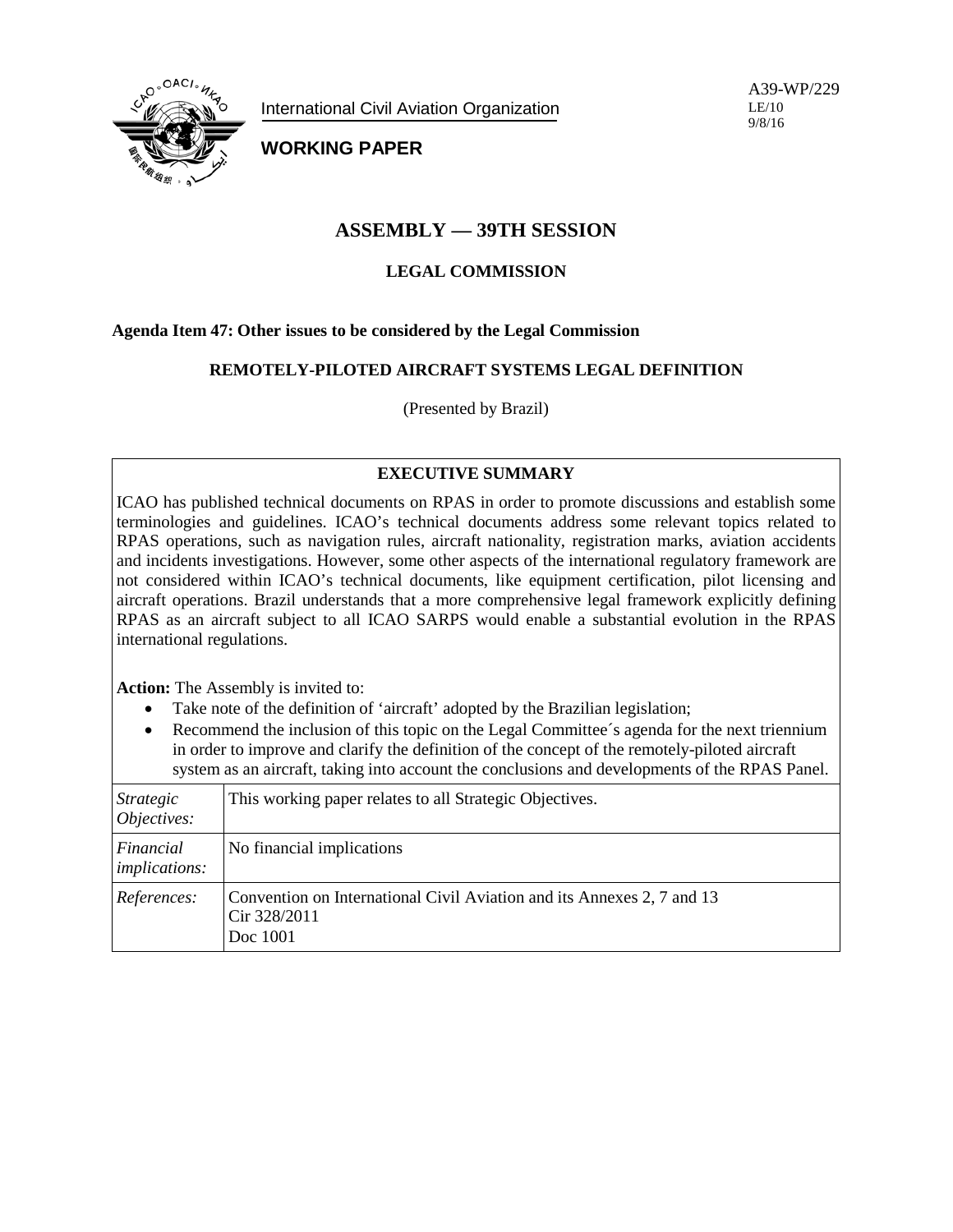## 1. **INTRODUCTION**

1.1 Taking into account the objective of the International Civil Aviation Organization (ICAO) to provide the fundamental framework of international regulation in the aviation industry and considering ICAO's technical documents on the subject of Remotely-Piloted Aircraft Systems (RPAS), it is understood that there is not yet a definite position from ICAO categorizing RPAS as aircrafts subject to all ICAO standards and recommendations practices.

## 2. **DISCUSSION**

2.1 It is recognized that ICAO has published technical documents on the subject, in order to promote discussions and establish some terminologies and guidelines. Some examples of ICAO's RPAS technical documents are Circular 328/2011 and Doc 10019. Among the guidelines established by ICAO on the subject, one of particular relevance is related to RPAS safety operations. The guideline states that RPAS operations will not generate a more significant risk exposure to the people and properties on the ground than the risk generated by manned aircraft.

2.2 Furthermore, ICAO's technical documents also address other topics related to RPAS operations, such as navigation rules, aircrafts nationality and registration marks, aviation accidents and incidents investigations. These topics are respectively addressed on amendments to Annex 2, 7 and 13 of Chicago Convention. Nevertheless, other relevant aspects of the international regulatory framework are not considered within ICAO's technical documents, like equipment certification, pilot licensing, aircraft operations and safety issues. For those topics, it appears to be a regulatory vacuum while RPAS are not yet fully defined as an aircraft by the present regulatory standards.

2.3 On the one hand, it exists a common understanding that further discussions are required to stimulate major developments in the RPAS international regulations; on the other hand, it is recognized that a more comprehensive legal framework explicitly defining RPAS as an aircraft subject to all ICAO SARPS could enable an substantial evolution in these discussions.

2.4 Without a precise definition of RPAS as an aircraft, with the cogency required to do so, there will not be a clearly outlined field for future discussions.

2.5 In Brazil, the legal definition of an aircraft is given by Art. 106 of the Brazilian Aeronautics Code, which states that "*is considered aircraft all maneuverable device in flight, which can sustain up and circulate in the airspace by aerodynamic reactions, able to transport people or things*". From this definition, the Brazilian civil aviation authority issues its regulations based on the assumption that RPAS is an aircraft.

2.6 Therefore, a future SARP stating unequivocally that RPAS is an aircraft would provide a more solid foundation to develop the theme from the standpoint of the State Members

2.7 Presently, there is no clear guidance from ICAO in this respect, which makes it even more difficult to establish the competence of the civil aviation authorities on the subject in their respective countries.